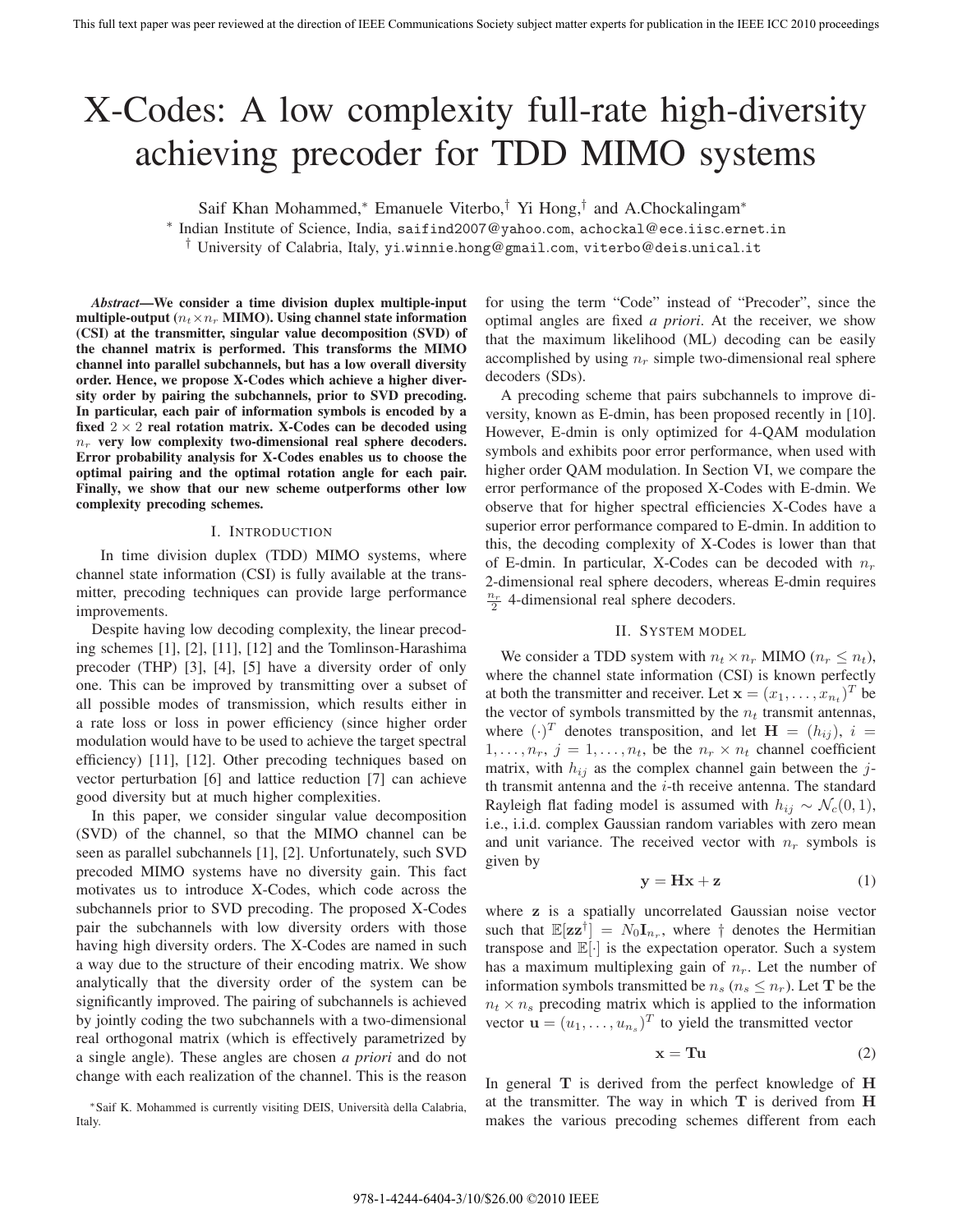other w.r.t. performance and encoding/decoding complexity. The transmission power constraint is given by

$$
\mathbb{E}[\|\mathbf{x}\|^2] = P_T \tag{3}
$$

where  $\|\cdot\|$  denotes the Euclidean norm. Finally, we define the signal-to-noise ratio as  $\gamma \triangleq \frac{P_T}{N_0}$ .

# III. SVD PRECODING AND X-CODES

SVD precoding is based on the singular value decomposition of the channel matrix  $\mathbf{H} = \mathbf{U}\boldsymbol{\Lambda}\mathbf{V}$  ( $\mathbf{U} \in \mathbb{C}^{n_r \times n_r}$ ,  $\boldsymbol{\Lambda} \in$  $\mathbb{C}^{n_r \times n_r}$  and  $\mathbf{V} \in \mathbb{C}^{n_r \times n_t}$ ), where  $\mathbf{U} \mathbf{U}^{\dagger} = \mathbf{I}_{n_r}$ ,  $\mathbf{V} \mathbf{V}^{\dagger} = \mathbf{I}_{n_r}$ and  $\mathbf{I}_{n_r}$  denotes the  $n_r \times n_r$  identity matrix. The diagonal matrix  $\Lambda$  contains the singular values  $\lambda_i$  ( $i = 1, \ldots n_r$ ) of **H** in decreasing order  $(\lambda_1 \geq \lambda_2 \cdots \geq \lambda_{n_r} \geq 0)$ . Let  $\mathbf{V} \in \mathbb{C}^{n_s \times n_t}$ be the submatrix with the first  $n_s$  rows of  $V$ . The precoder uses

$$
\mathbf{T} = \tilde{\mathbf{V}}^{\dagger} \tag{4}
$$

and the receiver gets

$$
y = HTu + z \tag{5}
$$

Let  $\tilde{\mathbf{U}} \in \mathbb{C}^{n_r \times n_s}$  be the submatrix with the first  $n_s$  columns of **U**. The receiver then computes

$$
\mathbf{r} = \tilde{\mathbf{U}}^{\dagger} \mathbf{y} = \tilde{\mathbf{\Lambda}} \mathbf{u} + \mathbf{w} \tag{6}
$$

where  $\mathbf{w} \in \mathbb{C}^{n_s}$  is still an uncorrelated Gaussian noise vector  $(\mathbb{E}[\mathbf{w}\mathbf{w}^{\dagger}] = N_0\mathbf{I}_{n_s})$ .  $\tilde{\mathbf{\Lambda}} \stackrel{\Delta}{=} \text{diag}(\lambda_1, \lambda_2, \dots, \lambda_{n_s})$ , and  $\mathbf{r} = (r_s, r_s)$ . SVD precoding therefore transforms the  $\mathbf{r} = (r_1, \ldots, r_{n_s})^T$ . SVD precoding therefore transforms the channel into  $n_s$  parallel subchannels

$$
r_i = \lambda_i u_i + w_i \qquad i = 1, \dots, n_s \tag{7}
$$

with non-negative fading coefficients  $\lambda_i$ . The overall error performance is dominated by the minimum singular value  $\lambda_{n_{s}}$ . In the special case of full-rate transmission  $(n_s = n_r)$ , the resulting diversity order is only one. This problem is alleviated by the proposed X-Codes, where pairs of sub-channels are jointly coded.

We consider only the full-rate SVD precoding scheme with even  $n_r$  and  $n_s = n_r$ . It is straightforward to generate X-Codes with  $n_s < n_r$  and odd  $n_s$ . Prior to SVD precoding, we now add a linear encoder  $X \in \mathbb{C}^{n_r \times n_r}$ , which allows us to pair different subchannels in order to improve the diversity order of the system. The precoding matrix  $\mathbf{T} \in \mathbb{C}^{n_t \times n_r}$  and the transmitted vector **x** are then given by

$$
\mathbf{T} = \mathbf{V}^{\dagger} \mathbf{X}, \ \mathbf{x} = \mathbf{V}^{\dagger} \mathbf{X} \mathbf{u}
$$
 (8)

The code matrix  $X$  is determined by the list of pairings of the subchannels and the linear code generating matrix for each pair. Let the list of pairings be  $\{(i_k, j_k), k = 1, 2 \cdots \frac{n_r}{2}\}\$ , where all i, and i, are distinct positive integers between 1 and where all  $i_k$  and  $j_k$  are distinct positive integers between 1 and  $n_r$  and  $i_k < j_k$ . On the k-th pair, consisting of subchannels  $i_k$ and  $j_k$ , the symbols  $u_{i_k}$  and  $u_{j_k}$  are jointly coded using a  $2 \times 2$ matrix  $A_k$ . In order to reduce the ML decoding complexity, we restrict the entries of  $A_k$  to be real valued. In order to avoid transmitter power enhancement, we impose an orthogonality constraint on each  $A_k$  and parameterize it with the angle  $\theta_k$ .

$$
\mathbf{A}_k = \begin{bmatrix} \cos(\theta_k) & \sin(\theta_k) \\ -\sin(\theta_k) & \cos(\theta_k) \end{bmatrix} \quad k = 1, \dots n_r/2 \quad (9)
$$

Each  $A_k$  is a 2 × 2 submatrix of the code matrix **X** as shown below.

$$
X_{i_k, i_k} = \cos(\theta_k) \qquad X_{i_k, j_k} = \sin(\theta_k) \tag{10}
$$

$$
X_{j_k, i_k} = -\sin(\theta_k) \qquad X_{j_k, j_k} = \cos(\theta_k)
$$

where  $X_{i,j}$  is the entry of **X** in the *i*-th row and *j*-th column. The orthogonality constraint on each  $A_k$  therefore implies that **X** is also orthogonal. We shall see later, that an optimal pairing in terms of achieving the best diversity order is one in which the k-th subchannel is paired with the  $(n_r - k + 1)$ -th subchannel. The code matrix **X** for this pairing has a crossform structure and thus the name "X-Codes".

Each symbol in **u** takes values from a regular  $M^2$ -QAM constellation, which consists of two quadrature M-PAM constellations  $S \triangleq {\beta(2i - (M - 1)) |i = 0, 1, \cdots (M - 1)},$ <br>where  $\beta \triangleq \sqrt{\frac{3E_s}{2(M^2 - 1)}}$  and  $E_s = \frac{P_T}{n_r}$  is the average symbol  $\sqrt{\frac{3E_s}{2(M^2-1)}}$  and  $E_s = \frac{P_T}{n_r}$  is the average symbol energy for each information symbol. Gray mapping is used to map the bits separately to the real and imaginary component of the symbols in **u**.

# IV. DECODING OF X-CODES

Given the received vector **y**, the receiver computes  $\mathbf{r} =$  $U^{\dagger}$ y. Using (1) and (8), we can write

$$
\mathbf{r} = \mathbf{\Lambda} \mathbf{X} \mathbf{u} + \mathbf{w} = \mathbf{M} \mathbf{u} + \mathbf{w} \tag{11}
$$

where **M**  $\stackrel{\Delta}{=}$  **ΛX** is the equivalent channel gain matrix and  $\cdots$   $\stackrel{\Delta}{=}$  **I**I<sup>t</sup>n is a noise vector with the same statistics as  $\overline{a}$ .  $\mathbf{w} \stackrel{\Delta}{=} \mathbf{U}^{\dagger} \mathbf{z}$  is a noise vector with the same statistics as **z**.<br>
Eurther let  $\mathbf{r} \stackrel{\Delta}{=} [r \cdot r \cdot 1^T \cdot \mathbf{u}] \stackrel{\Delta}{=} [u \cdot r \cdot 1^T \cdot \mathbf{w}]$ 

Further let  $\mathbf{r}_k \stackrel{\Delta}{=} [r_{i_k}, r_{j_k}]^T$ ,  $\mathbf{u}_k \stackrel{\Delta}{=} [u_{i_k}, u_{j_k}]^T$ ,  $\mathbf{w}_k \stackrel{\Delta}{=}$ <br> $\cdots$   $\cdots$  for  $k-1, 2, \ldots, n/2$  For each  $k \in \{1, 2, \ldots, n_r\}$  $[w_{i_k}, w_{j_k}]^T$ , for  $k = 1, 2, \cdots n_r/2$ . For each  $k \in \{1, 2, \cdots \frac{n_r}{2}\}$ ,<br>let M<sub>1</sub>,  $\subset \mathbb{R}^{2 \times 2}$  denote the  $2 \times 2$  submatrix of M consisting let  $\mathbf{M}_k \in \mathbb{R}^{2 \times 2}$  denote the 2 × 2 submatrix of M consisting of entries in the  $i_k$  and  $j_k$  rows and columns. Using (10) and the definition of **M** we have

$$
\mathbf{M}_{k} = \begin{bmatrix} \lambda_{i_{k}} \cos(\theta_{k}) & \lambda_{i_{k}} \sin(\theta_{k}) \\ -\lambda_{j_{k}} \sin(\theta_{k}) & \lambda_{j_{k}} \cos(\theta_{k}) \end{bmatrix}
$$
 (12)

With these new definitions, (11) can be written as

$$
\mathbf{r}_k = \mathbf{M}_k \mathbf{u}_k + \mathbf{w}_k, \ k = 1, 2, \cdots \frac{n_r}{2}.
$$
 (13)  
From (13) it is clear that ML decoding of the transmitted

information symbol vector **u** reduces to separate ML decoding of the k pairs. Note that **M** has real entries and the real and imaginary components of **w** are i.i.d. Furthermore, the real and imaginary components of **u** are also independent. Based on the above observations, it turns out that ML decoding for the  $k$ -th pair can be separated into independent ML decoding of the real and imaginary components of  $\mathbf{u}_k$ . Let  $\Re(\cdot)$  and  $\Im(\cdot)$ denote the real and imaginary parts of a complex argument, then the ML detection rule for the  $k$ -th pair is then given by

$$
\Re(\hat{\mathbf{u}}_k) = \arg\min_{\Re(\mathbf{u}_k) \in \Re(\mathcal{S}^2)} \|\Re(\mathbf{r}_k) - \mathbf{M}_k \Re(\mathbf{u}_k)\|^2 \qquad (14)
$$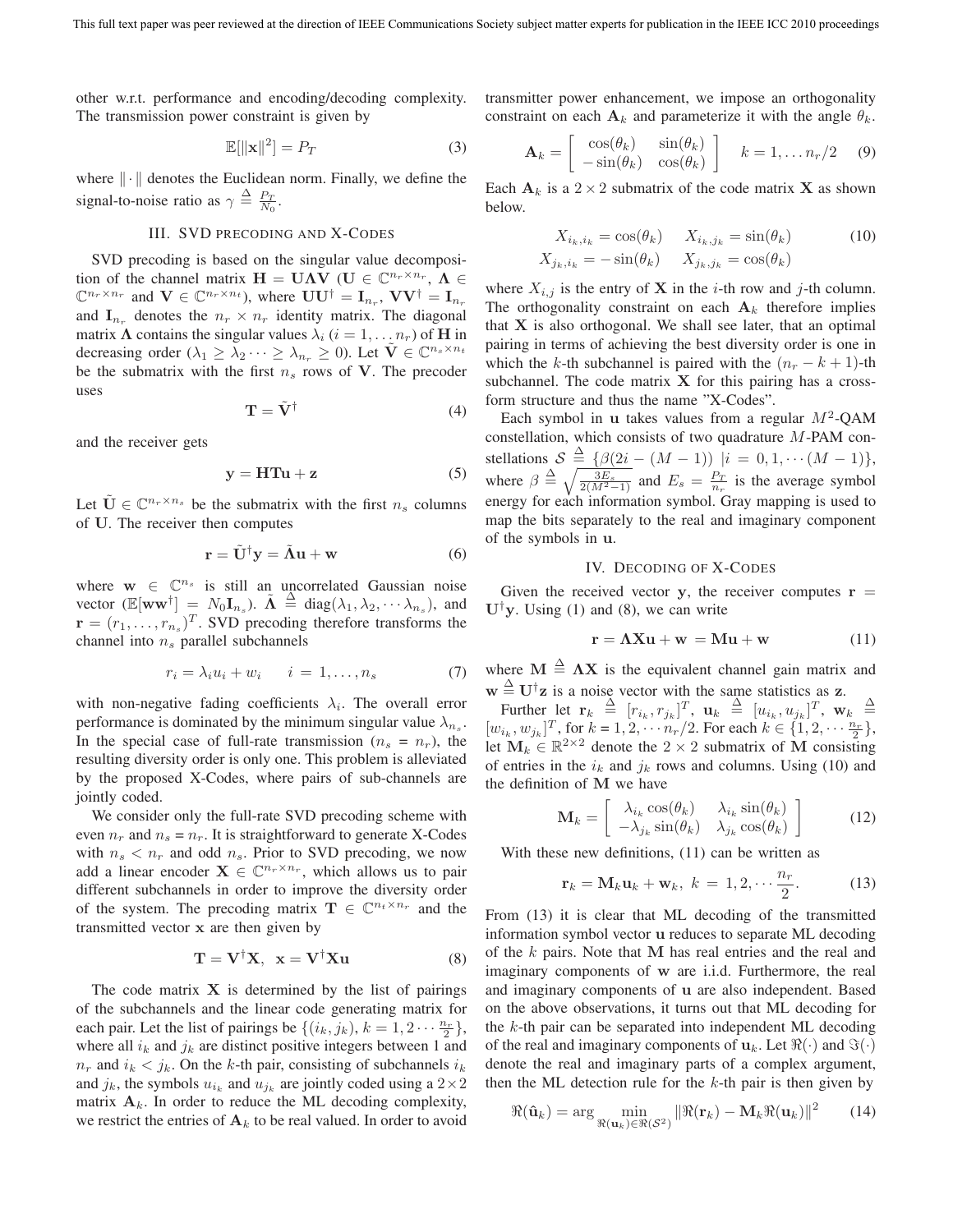$$
\Im(\hat{\mathbf{u}}_k) = \arg\min_{\Im(\mathbf{u}_k) \in \Im(\mathcal{S}^2)} \|\Im(\mathbf{r}_k) - \mathbf{M}_k \Im(\mathbf{u}_k)\|^2 \qquad (15)
$$

where  $\hat{\mathbf{u}}_k$  is the output of the ML detector for the  $k$ -th pair.

## V. PERFORMANCE EVALUATION AND DESIGN OF X-CODES

In this section, we analyze the word (block) error probability of X-Codes. Towards this end, we shall find the following Lemma useful (see [13] for a similar lemma and its proof).

*Lemma 1:* Given a real scalar channel modeled by  $y = \sqrt{\alpha}x + n$ , where  $x = \pm\sqrt{E_s}$ ,  $n \sim \mathcal{N}(0, \sigma^2)$ , and the square fading coefficient  $\alpha$  has  $\mathbb{E}[\alpha]=1$  and a cdf (Cumulative Density Function)  $F(\alpha) = C\alpha^{k} + o(\alpha^{k})$ , for  $\alpha \to 0^{+}$ , where C is a constant and  $k$  is a positive integer<sup>2</sup>, then the asymptotic error probability for  $\gamma = E_s/\sigma^2 \rightarrow \infty$  is given by

$$
P_e = \frac{C((2k-1)\cdot(2k-3)\cdot\cdots\cdot 5\cdot 3\cdot 1)}{2}\gamma^{-k} + o(\gamma^{-k})
$$

-Let  $P_k$  denote the word error probability for the k-th pair of subchannels, with the ML receiver as given by (14), (15). The overall word error probability for the transmitted information symbol vector is then given by,  $P = 1 - \prod_{k=1}^{\frac{n_r}{2}} (1 - P_k)$ . Since the real and imaginary components of the channel have similar system model, we have  $P_k = 1 - (1 - P'_k)^2$ , where  $P'_k$  is the word error probability for the real component only Let us word error probability for the real component only. Let us further denote by  $P'_k(\Re(u_k))$  the probability of the real part<br>of the ML decoder decoding not in favor of  $\Re(u_k)$  when  $u_k$ of the ML decoder decoding not in favor of  $\Re(\mathbf{u}_k)$  when  $\mathbf{u}_k$ is transmitted on the k-th pair.  $P_k$  can then be expressed in terms of  $P'_k(\Re(\mathbf{u}_k))$  as follows

$$
P'_{k} = \frac{1}{M^2} \sum_{\Re(\mathbf{u}_k)} P'_{k}(\Re(\mathbf{u}_k))
$$
 (16)

Getting an exact analytic expression is difficult, and therefore we resort to upper bounds for  $P'_k(\Re(u_k))$ . Using the union<br>bound for  $P'_k(\Re(u_k))$  and (16) we have bound for  $P'_k(\Re(\mathbf{u}_k))$  and (16), we have

$$
P'_{k} \leq \frac{1}{M^2} \sum_{\Re(\mathbf{u}_{k})} \sum_{\Re(\mathbf{v}_{k}) \neq \Re(\mathbf{u}_{k})} P'_{k}(\Re(\mathbf{u}_{k}) \to \Re(\mathbf{v}_{k})) \tag{17}
$$

where,  $P'_k(\Re(u_k) \to \Re(v_k))$  denotes the probability of the pairwise error event that given  $u_k$  was transmitted on the k-th pairwise error event that, given  $\mathbf{u}_k$  was transmitted on the k-th pair, the real part of the ML detector for the  $k$ -th pair decodes in favor of some other vector  $\Re(v_k)$ . Due to Gaussian noise, we further have

$$
P_{k}^{'} \leq \frac{1}{M^{2}} \sum_{\Re(\mathbf{u}_{k})} \sum_{\Re(\mathbf{v}_{k}) \neq \Re(\mathbf{u}_{k})} \mathbb{E}\left[Q\left(\sqrt{\frac{d_{k}^{2}(\Re(\mathbf{u}_{k}), \Re(\mathbf{v}_{k}), \mathbf{A}_{k})}{2N_{0}}}\right)\right]
$$
(18)

where  $d_k^2(\Re(\mathbf{u}_k), \Re(\mathbf{v}_k), \mathbf{A}_k) \stackrel{\Delta}{=} ||\mathbf{M}_k(\Re(\mathbf{u}_k) - \Re(\mathbf{v}_k))||^2$ , and  $Q(x) \triangleq \int_x^{\infty} \frac{1}{\sqrt{2\pi}} e^{-t^2/2} dt$ . The expectation in (18) is over the initial distribution of the channel gain () joint distribution of the channel gain  $(\lambda_{i_k}, \lambda_{j_k})$ . However in (18) evaluating the expectation over  $(\lambda_{i_k}, \lambda_{i_k})$  is a difficult problem except for trivial cases (like  $n_r = n_t = 2$ ). We

<sup>2</sup>Any function  $f(x)$  in a single variable *x* is said to be  $o(g(x))$  i.e.  $f(x) = o(g(x))$  i.e.  $f(x) = o(g(x))$  $o(g(x))$  if  $\frac{f(x)}{g(x)} \to 0$  as  $x \to 0$ 

therefore try to bound  $d_k^2(\Re(u_k), \Re(v_k), \mathbf{A}_k)$  such that the bound depends only on  $\lambda_{i_k}$ . Since  $\lambda_{i_k} \geq \lambda_{j_k} \geq 0$ , using the definition of **M** and  $M_k$  we have

$$
d_k^2(\Re(\mathbf{u}_k), \Re(\mathbf{v}_k), \mathbf{A}_k) \geq \lambda_{i_k}^2 \tilde{d}_k^2(\Re(\mathbf{u}_k), \Re(\mathbf{v}_k), \mathbf{A}_k)
$$
 (19)

where  $\tilde{d}_k^2(\Re(\mathbf{u}_k), \Re(\mathbf{v}_k), \mathbf{A}_k) \stackrel{\Delta}{=} e_{k,1}^2$ ,  $\mathbf{e}_k \stackrel{\Delta}{=} \mathbf{A}_k(\Re(\mathbf{u}_k) - \Re(\mathbf{v}_k))$  and  $e_k$ , denotes the first component of the 2- $\Re(v_k)$ ) and  $e_{k,1}$  denotes the first component of the 2dimensional vector **ek**. We further define the *generalized minimum distance* as follows :

$$
g(\theta_k, M) = \min_{\Re(\mathbf{u}_k) \neq \Re(\mathbf{v}_k)} \tilde{d}_k^2(\Re(\mathbf{u}_k), \Re(\mathbf{v}_k), \mathbf{A}_k)
$$
(20)

Using the definition of  $A_k$  we have

$$
\tilde{d}_k^2(\Re(\mathbf{u}_k), \Re(\mathbf{v}_k), \mathbf{A}_k) = \frac{6E_s}{(M^2 - 1)} (p \cos(\theta_k) + q \sin(\theta_k))^2
$$
\n(21)

where the difference vector  $z_k = \Re(u_k) - \Re(v_k)$  can be written as  $\sqrt{\frac{6E_s}{(M-1)(p,q)^T}}$ , where  $(p,q) \in S_M$  and  $S_M \triangleq$  $\{(p,q)|0 \leq |p| \leq (M-1), 0 \leq |q| \leq (M-1), (p,q) \neq (0, 0)\}.$ <br>
Heing (21) in (20), we have Using  $(21)$  in  $(20)$ , we have

$$
g(\theta_k, M) = \frac{6E_s}{(M^2 - 1)} \min_{(p,q) \in \mathbb{S}_M} (p \cos(\theta_k) + q \sin(\theta_k))^2
$$
 (22)

Since  $Q(.)$  is a monotonically decreasing function with increasing argument, we can further upper bound (18) using  $(19)$  and  $(20)$  as follows :

$$
P'_{k} \leq (M^{2} - 1)\mathbb{E}\left[Q\left(\sqrt{\frac{3\gamma\lambda_{i_{k}}^{2}g(\theta_{k}, M)}{n_{r}(M^{2} - 1)}}\right)\right]
$$
(23)

The marginal pdf of the *s*-th eigenvalue  $\lambda_s^2$  (for  $\lambda_s^2 \to 0$ ) is  $\lambda_s^2$  (or  $\lambda_s^2 \to 0$ ) given by [9]

$$
f(\lambda_s^2) = C(s)(\lambda_s^2)^{N_t(s)N_r(s)-1} + o((\lambda_s^2)^{N_t(s)N_r(s)-1}) \tag{24}
$$

where  $N_t(s) \stackrel{\Delta}{=} (n_t - s + 1)$ ,  $N_r(s) \stackrel{\Delta}{=} (n_r - s + 1)$  and  $C(s)$  is a constant given in [9]. Using the ndf in (24) the cdf  $C(s)$  is a constant given in [9]. Using the pdf in (24), the cdf  $F_s(u) = P(\lambda_s^2 \le u)$  (for  $u \to 0$ ) can be easily evaluated.<br>Using Lemma 1, the bound in (23) can be further written as Using Lemma 1, the bound in (23) can be further written as

$$
P'_{k} \le (M^{2} - 1)b_{k} \left(\frac{3\gamma g(\theta_{k}, M)}{n_{r}(M^{2} - 1)}\right)^{-\delta_{k}} + o(\gamma^{-\delta_{k}})
$$
 (25)

where  $\delta_k \stackrel{\Delta}{=} (n_t - i_k + 1)(n_r - i_k + 1)$  and

$$
b_k \triangleq \frac{C(i_k)((2\,\delta_k-1)\cdots 5\cdot 3\cdot 1)}{2\,\delta_k}
$$

From (25) it is clear that the diversity order achievable by the k-th pair is at least  $\delta_k$ . The diversity order achievable for the overall system (combined effect of all the pairs) is determined by the pair with the lowest diversity order. Let  $\delta_{ord}$  denote the overall diversity order. Based on the above discussion  $\delta_{ord}$  can be lower bounded as follows.

$$
\delta_{ord} \ge \min_{k} \delta_k. \tag{26}
$$

For a given  $n_t \times n_r$  MIMO, the design of optimal X-Codes depends upon the following two questions. *i*) What is the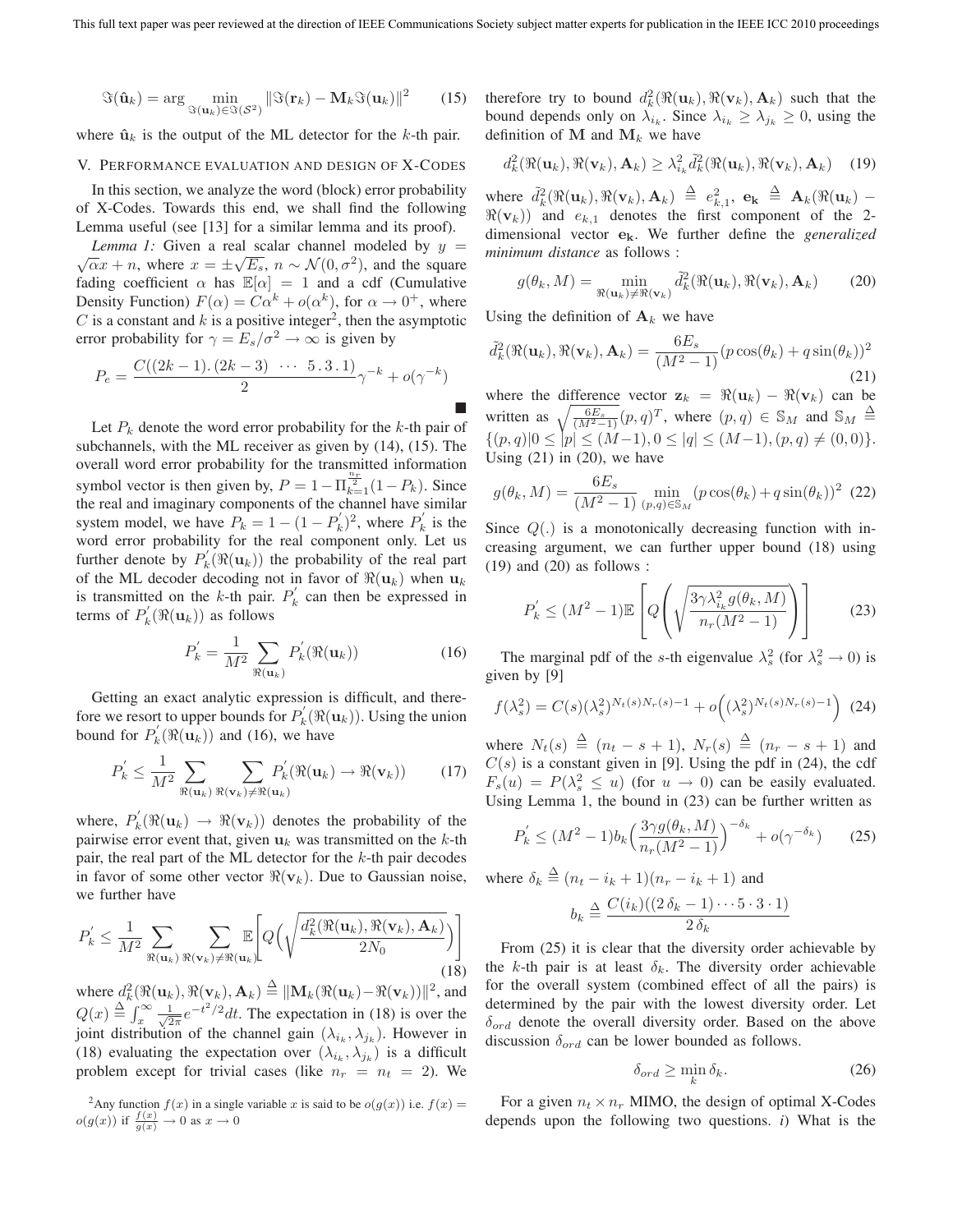

Fig. 1. Comparison with various precoders for  $n_r = n_t = n_s = 2, 4$ and  $M = 2$  (4-QAM) modulation. Target spectral efficiency is equal to  $2n<sub>s</sub>$ bps/Hz.

optimal pairing of subchannels in terms of achieving the best diversity order? *ii*) What is the optimal angle for each pair? From the lower bound on  $\delta_{ord}$  (given by (26)) it is clear that the following pairing of subchannels achieves the best lower bound

$$
i_k = k, \ j_k = (n_r - k + 1), \ k = 1, 2 \cdots \frac{n_r}{2}.
$$
 (27)  
Note that this corresponds to a cross-form generator matrix

**X**. Note that the pairing in (27), is not the only pairing which achieves the best lower bound. The lower bound on the overall diversity order is then given by,

$$
\delta_{ord} \ge (\frac{n_r}{2} + 1)(n_t - \frac{n_r}{2} + 1)
$$
 (28)  
In general, it can be shown that if only  $n_s$  ( $n_s$  even) out of the

 $n_r$  subchannels are used for transmission, the lower bound on the achievable diversity order is  $(n_r - \frac{n_s}{2} + 1)(n_t - \frac{n_s}{2} + 1)$ .<br>Finding the optimal angle for the *k*-th pair is difficult due

Finding the optimal angle for the  $k$ -th pair is difficult, due to lack of exact error probability expressions. We therefore optimize error bounds, such as in (25). This is optimized by choosing the angle which maximizes  $g(\theta_k, M)$ .

# VI. SIMULATION RESULTS

In this section, we compare the performance of X-Codes with other precoders. The subchannel pairing for the X-Code is given by (27). The angle used for the subchannels is derived by maximizing  $g(\theta_k, M)$  w.r.t.  $\theta_k$ .

Comparisons are made with *i*) the E-dmin (equal dmin precoder proposed in [10]), *ii*) the Arithmetic mean BER precoder (ARITH-MBER) proposed in [11], *iii*) the Equal Energy linear precoder (EE) based upon optimizing the minimum eigenvalue for a given transmit power constraint [12]), *iv*) the TH precoder based upon the idea of Tomlinson-Harashima precoding applied in the MIMO context [5]) and *v*) the channel inversion (CI) known as Zero Forcing precoder.

Among all the considered schemes (except CI), we observe that E-dmin and X-Codes have the best diversity order of  $(n_r-$ 



Fig. 2. Comparison between various precoders for  $n_r = n_t = 2$  and target spectral efficiency = 4,8 bps/Hz.

 $\frac{n_s}{2}$  +1)( $n_t - \frac{n_s}{2}$  +1), when  $n_s$  ( $n_s \le n_r$ ) subchannels are used<br>for transmission. The CI scheme achieves infinite diversity but for transmission. The CI scheme achieves infinite diversity, but it suffers from power enhancement at the transmitter.

In Fig. 1, we plot the bit error rate (BER) of all precoders for  $n_r = n_t = n_s = 2, 4$  and a target spectral efficiency of  $2n_s$ bps/Hz (4-QAM). It is observed that E-dmin performs the best. X-Codes perform only 0.6 dB away from E-dmin ( at BER =  $10^{-3}$ ). However, E-dmin has this performance gain at a higher encoding and decoding complexity. The performance of CI is inferior compared to X-codes and E-dmin. This is primarily due to enhanced transmit power requirement arising from the bad conditioning of the channel. THP is able to achieve only first order diversity. ARITH-MBER and EE precoder also achieve only a first order diversity (EE is not shown since it has a BER performance almost same as that of ARITH-MBER). Later we shall see that the performance of ARITH-MBER and EE is improved when only a subset of the subchannels are used. However we shall also observe that for higher spectral efficiencies, X-Codes outperform ARITH-MBER, EE and also the E-dmin precoder.

In Fig. 2, we plot the BER for  $n_r = n_t = 2$ , and a target spectral efficiency of 4,8 bps/Hz (4-, 16-QAM). It is observed that for a target spectral efficiency of 4 bps/Hz, the best performance is achieved by ARITH-MBER and EE using only  $n_s=1$  subchannel with 16-QAM modulation. X-Codes with 4-QAM modulation performs the worst. X-codes perform about 1.2 dB worse (at BER =  $10^{-3}$ ) compared to ARITH-MBER and EE. For a target spectral efficiency of 8 bps/Hz the results are totally different. X-Codes with 16- QAM modulation performs the best, and E-dmin performs the worst. Also the performance of X-codes is better than that of ARITH-MBER/EE by about 0.8 dB (at BER =  $10^{-3}$ ). Similar observations are made for a  $n_r = n_t = 4$  system in Fig. 3.

It can be observed from Figs. 2 and 3 that for higher spectral efficiencies X-Codes outperform other precoders.